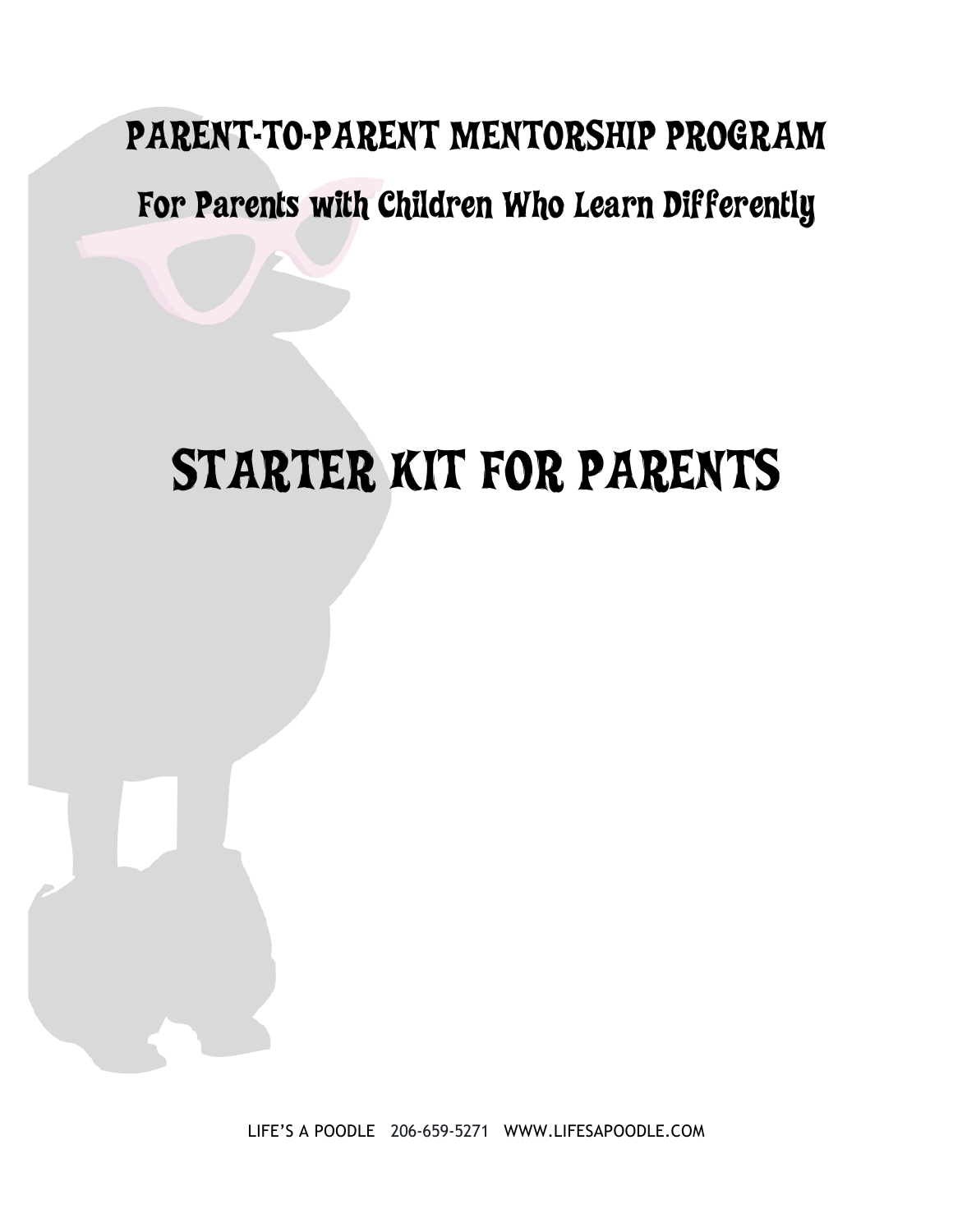# FAQ'S

### WHAT EXACTLY IS MENTORING?

Mentoring is a process that always involves communication and is relationship-based. Mentors guide from one's own experience or sharing of experience in a specific area.

## CAN ANYONE BE A MENTOR?

Life's a Poodle's Parent Mentors are most often parents who have successfully navigated their son's or daughter's individual learning experience and now would like to 'give back' and support those parents just starting out on this journey.

### WHERE DO MENTORS AND PARENTS MEET MOST OFTEN?

Life's a Poodle's Parent Mentors are community-based and as such the mentoring relationship can take place on the phone, thru email or Skype, over coffee or sharing a meal together.

"When we seek for connection, we restore the world to wholeness. Our seemingly separate lives become more meaningful as we discover how truly necessary we are to each other.**"** - Margaret Wheatley, ED.D.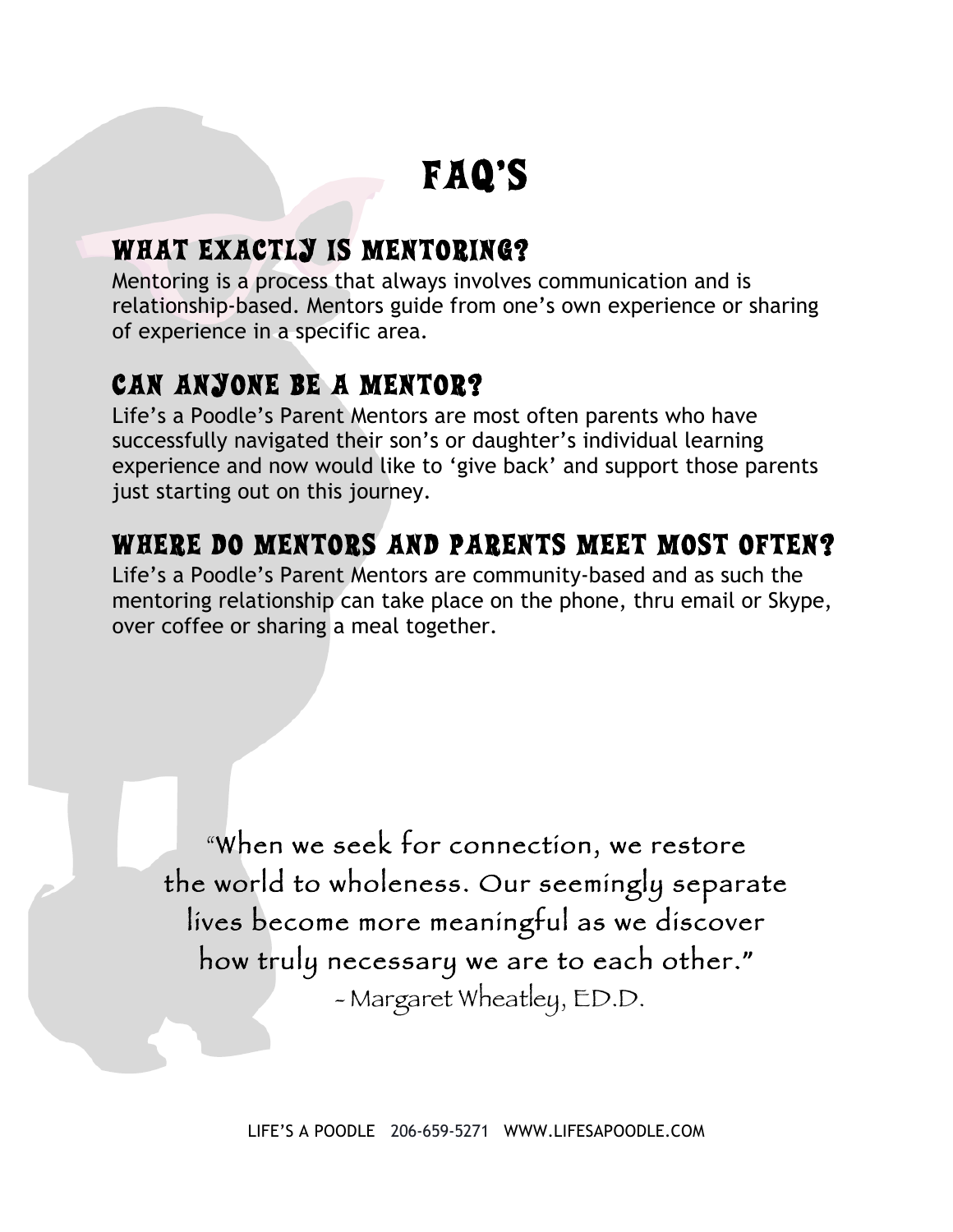# STRATEGIES FOR RECRUITMENT

- 1. Identify a Parent Mentorship Coordinator within the school. Preferably this person is someone with proven leadership skills and has a positive working relationship with the school administration and staff.
- 2. Parent Mentorship Coordinator develops an information sheet (See example attached) with details and contact information.
- 3. Parent Mentorship Coordinator meets with learning specialists, psychologists, school counselor and tutors to explain the concept – LD parents supporting LD parents. Mentorship cards are distributed among staff members to handout to LD parents. Note: Support Staff are often the best resource for finding Parent Mentors as well as identifying parents who might want a mentoring relationship.
- 4. Parent Mentorship Coordinator announces the program through the school newsletter, PTA/PTO meetings, Parent Information Nights, and other school functions.
- 5. Parent Mentorship Coordinator meets with Parent Mentors monthly or as needed.